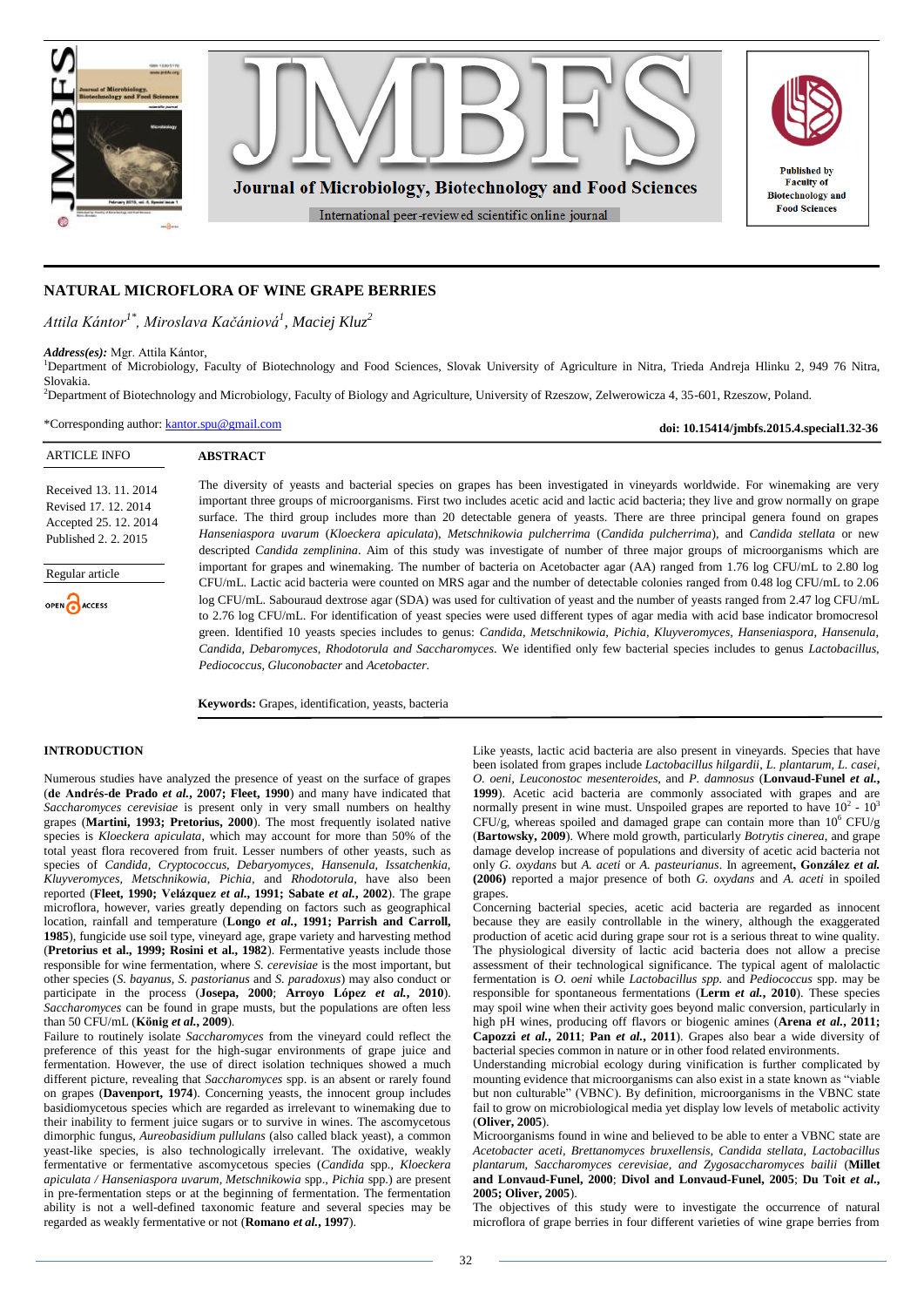Nižné Valice village. Identification of three groups of microorganisms includes yeasts, lactic acid bacteria and acetic acid bacteria on grape berries with classical microbiological methods.

#### **MATERIAL AND METHODS**

#### **Collection of grape berries**

Grape berries were collected nearby Nižné Valice village. We collected four different varieties of wine grape berries, five times from one variety aseptically with gloves. The wine berries were collected from wine varieties: Blaufränkisch 2014, Cabernet Sauvignon 2014, Rhein Riesling 2014 and Welschriesling 2014. Ten berries from each variety was putted into the 50 mL centrifuge tubes (five times from each grape variety) with 25 mL of physiological saline, and stored at dark cold place for next analysis (20 samples).

#### **Determination of CFU and cultivation media**

For microbiological analysis the grape samples in physiological saline were processed to 24 hour after collection. For classical microbiological method - plate count method was use three specific cultivation media. We used Sabouraud dextrose agar (SDA, Conda Spain) for yeast, Acetobacter agar (glucose) (AA, HiMedia, India) for *Acetobacter* species and MRS (Conda, Spain) agar medium for lactic acid bacteria. Plate diluting method was applied for quantitative CFU (Colony Forming Units) counts determination of respective groups of microorganisms in 100 µL of bacterial solution, which inoculated into the agar medium surface. Petri dishes of gelatinous nutritive substrate were inoculated with 100 µL of bacterial solution from grape surface in three replications. Ten grape berries was homogenized and stored in 25 mL of physiological saline per one sample. Basic dilution  $(10^{-1} 10^{-2} 10^{-3})$  were prepared from the stock solution as follows: 0.5 mL of sample was added to the tube which contains 4.5 mL of physiological saline (0.85%). For microorganisms' cultivation were used three types of cultivation media, to segregate individual microorganism groups. SDA was used for CFU segregation of yeasts (incubation 5 days at 25°C, aerobic cultivation method), AA (incubation 48 h at 28°C), MRS (incubation 72 h at 37°C microaerophilic cultivation method). After incubation time collect the results and starts with cleaning and identification of different microbial species. For cleaning and better identification of yeasts isolated from grapes used different media: Malt Extract agar (MEA, Biomark, India) and Glucose Yeast extract agar (GYA, Conda, Spain) with indicator bromocresol green (0.020g/L). The cleaned bacterial culture was further identified by Gram staining under fluorescent microscope, and with indicator bromocresol green.

#### **RESULTS AND DISCUSSION**

Grape skin was colonized by different species of bacteria and yeast. The most important microorganisms for alcoholic fermentation are yeasts. Table 1 shows the results from plate diluting method at log CFU/mL unit. The number of bacteria on *Acetobacter* agar (AA) ranged from 1.76 log CFU/mL to 2.80 log CFU/mL. The highest level of acetic acid bacteria on AA was found in grape variety Blaufränkisch (2.80 log CFU/mL). Lactic acid bacteria were counted on MRS agar and the number of detectable colonies ranged from 0.48 log CFU/mL to 2.06 log CFU/mL, but negative results has been obtained from white grape varieties, when lactic acid bacteria doesn't grow. The highest level of lactic acid bacteria was found in grape variety Cabernet Sauvignon 2.06 log CFU/mL, and the highest level of lactic acid bacteria was also found in Blaufränkisch grape variety at second sample. Sabouraud dextrose agar (SDA) was used for cultivation of yeast and the number of yeasts ranged from 2.47 log CFU/mL to 2.76 log CFU/mL, and the highest level of yeasts grown up on Blaufränkisch grape variety surface.



**Figure 1** Acid producing yeast on MEA with Bromocresol green

**Table 1** Number of microorganisms isolated from grape berries in log CFU/mL

| <b>Grape variety</b>           | <b>Sample</b>  | AA   | <b>MRS</b> | <b>SDA</b> |
|--------------------------------|----------------|------|------------|------------|
|                                | 1              | 2.35 | 1.20       | 2.72       |
|                                | $\overline{c}$ | 2.57 | 1.67       | 2.73       |
| Blaufränkisch 2014             | 3              | 1.94 | 1.48       | 2.72       |
|                                | 4              | 2.59 | 0.48       | 2.76       |
|                                | 5              | 2.40 | 0.48       | 2.74       |
|                                | 1              | 1.76 | 1.70       | 2.72       |
|                                | 2              | 2.73 | 1.66       | 2.73       |
| <b>Cabernet Sauvignon 2014</b> | 3              | 2.29 | 1.51       | 2.73       |
|                                | 4              | 2.72 | 1.45       | 2.74       |
|                                | 5              | 2.71 | 2.06       | 2.74       |
|                                | 1              | 2.75 | ND         | 2.72       |
|                                | 2              | 2.71 | ND         | 2.71       |
| <b>Rhein Riesling 2014</b>     | 3              | 2.54 | ND         | 2.52       |
|                                | 4              | 2.61 | ND         | 2.55       |
|                                | 5              | 2.63 | ND         | 2.51       |
|                                | 1              | 2.53 | ND         | 2.54       |
|                                | 2              | 2.67 | ND         | 2.52       |
| <b>Welschriesling 2014</b>     | 3              | 2.80 | ND         | 2.47       |
|                                | 4              | 2.49 | ND         | 2.68       |
|                                | 5              | 2.29 | ND         | 2.49       |

AA - *Acetobacter* spp., MRS - *Lactobacillus* spp., SDA - Yeasts, ND - not detected Unit - log CFU/mL

For identification of yeast species was used different types of agar media with acid base indicator bromocresol green. Visual interval of acid base indicator bromocresol green is varying from pH 3.8 (yellow) to 5.4 (blue). Green color is visible at pH 4.5 (**Ibarra** *et al.***, 2004**).

As seen above in table 1 the highest level of grown cultures were detected in AA and SDA agar media. AA was suitable for growing yeasts and also some yeast species grown up on MRS agar. When used the pH indicator bromocresol green the acid production strains were yellow or green and strains with negative or poor acid production were white, turquoise or blue. With the production of acids agar discolored to yellow under the yeasts or bacterial colonies. Table 2 shows all discovered species coloration isolated from grapes, which cultivated on different type of agar media with bromocresol green (BG) indicator.

Generally, very few yeast species  $(10-10^3 \text{ CFU/mL})$  are detected on immature grape berries, but they increase to populations of  $10^4$ - $10^6$  CFU/mL as the grapes mature to harvest. During ripening, sugars leach or diffuse from the inner tissues of the grape to the surface, thereby encouraging yeast growth. Unripe grapes harbor a predominance of *Rhodotorula, Cryptococcus* and *Candida* species. Most of these species are also isolated from mature, ripe grapes but, at this stage, species of the apiculate yeasts, *Hanseniaspora* (anamorph *Kloeckera*) and *Metschnikowia*, are mostly predominant. Damaged grapes have increased incidence of *Hanseniaspora (Kloeckera), Candida* and *Metschnikowia* species, as well as species of *Saccharomyces* and *Zygosaccharomyces* (**Fleet, 2003**).

**Table 2** Positive or negative results of agar decolorization with indicator Bromocresol green

|                            | No. of | <b>Strain</b> | $\rm GYA + BG$ | $MEA + BG$ |  |
|----------------------------|--------|---------------|----------------|------------|--|
| <b>Grape variety</b>       | strain | Color         |                |            |  |
|                            | 1.     | mint          | $\pm$          |            |  |
| <b>Blaufränkisch 2014</b>  | 2.     | blue          | $+$            | $^{+}$     |  |
|                            | 3.     | green         | $^+$           |            |  |
|                            | 4.     | cherry        | 士              |            |  |
|                            | 1.     | mint          |                |            |  |
|                            | 2.     | white         | $^{+}$         |            |  |
| <b>Cabernet Sauvignon</b>  | 3.     | transculent   | $^{+}$         |            |  |
| 2014                       | 4.     | transculent   | $^{+}$         |            |  |
|                            |        | Π             |                |            |  |
|                            | 5.     | dark blue     | $+$            |            |  |
|                            | 6.     | purple        | $^{+}$         |            |  |
|                            | 1.     | mint          | $+$            |            |  |
|                            | 2.     | turquoise     | $^{+}$         |            |  |
| <b>Rhein Riesling 2014</b> | 3.     | blue          | $+$            |            |  |
|                            | 4.     | purple        | $^{+}$         |            |  |
|                            | 5.     | orange        | $^{+}$         |            |  |
|                            | 6.     | transculent   | $+$            |            |  |
|                            | 1.     | cherry        | 士              |            |  |
| <b>Welschriesling 2014</b> | 2.     | purple        | $^{+}$         |            |  |
|                            | 3.     | transculent   | $^{+}$         |            |  |
|                            | 4.     | green         | $^{+}$         |            |  |

Agar decoloration: + positive, - negative,  $\pm$  between, GYA (Glucose yeast extract agar), M

Although all isolated strains grown very well on MEA + BG and on GYA + BG, but the decolorization of agar media was better on GYA + BG. Isolated microorganisms from grape berries changed the GYA medium coloration after 2- 3 days of cultivating. The bromocresol green was absorbed by microorganisms'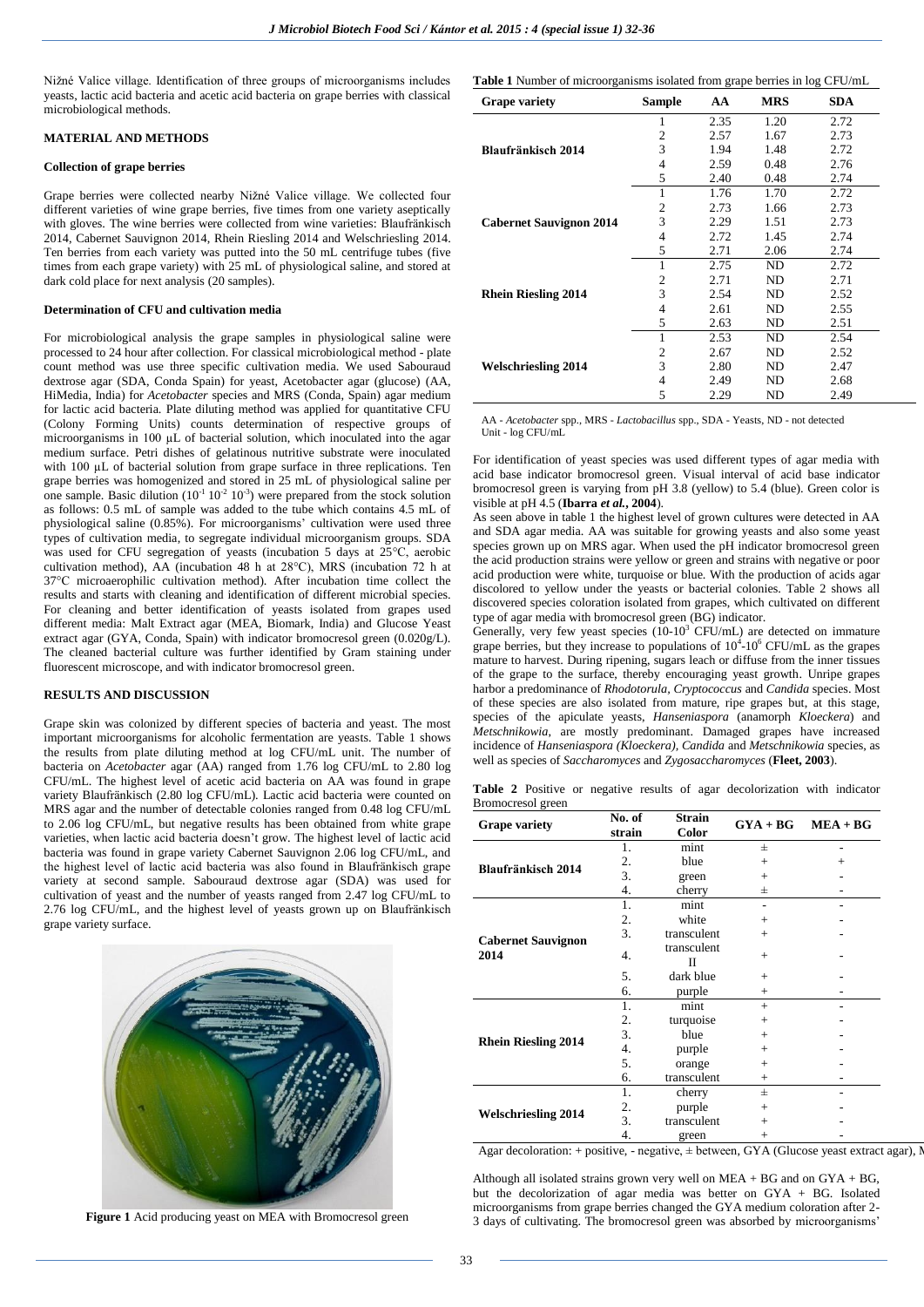strains. However next medium MEA with BG shows a negative results, but the strains were colorized by bromocresol green. In one case was the agar changes his color from deep green-blue to yellow (figure 1). This strain was produce high concentration of acids and the indicator was changed from blue to yellow. This positive result was detected at strain number two isolated from Blaufränkisch

grape variety. The next table shows the differences between initially described strains on MEA + BG and strains after inoculation to new agar plates with BG. Table 3 shows the colorization of mainly yeasts and bacterial strains.

**Table 3** Colorization of Yeast species by using Bromocresol green as an indicator

| <b>Grape variety</b>           | No. of strain | <b>First description</b> | $GYA + BG$                   | $MEA + BG$          |
|--------------------------------|---------------|--------------------------|------------------------------|---------------------|
|                                |               | mint                     | $green + turquoise$          | mint                |
| <b>Blaufränkisch 2014</b>      |               | blue                     | green                        | transculent         |
|                                |               | green                    | white $+$ dark green         | $mint + green$      |
|                                |               | cherry                   | pinky dark green             | cherry              |
|                                |               | mint                     | $mint + dark green$          | mint                |
|                                |               | white                    | white                        | mint                |
| <b>Cabernet Sauvignon 2014</b> |               | transculent              | green                        | transculent         |
|                                |               | transculent II           | dark green                   | transculent         |
|                                |               | dark blue                | vellow green                 | dark blue           |
|                                | 6             | purple                   | yellow green                 | purple              |
|                                |               | mint                     | $mint + green$               | mint                |
|                                |               | turquoise                | $green + turquoise$          | white               |
| <b>Rhein Riesling 2014</b>     |               | blue                     | $green + turquoise$          | mint                |
|                                |               | purple                   | $pink + dark$ green          | purple              |
|                                |               | orange                   | dark green                   | cherry              |
|                                | 6             | transculent              | green                        | transculent         |
|                                |               | cherry                   | $pink + dark green$          | cherry              |
|                                |               | purple                   | $pink + dark green + purple$ | purple              |
| <b>Welschriesling 2014</b>     |               | transculent              | green                        | transculent         |
|                                |               | green                    | $dark green + mint$          | $dark green + mint$ |

First description on MEA + BG, GYA (Glucose yeast extract agar), MEA (Malt extract agar), BG (Bromocresol green).

We compared the obtained descriptions by using microscope with the descriptions from other authors. Many species were isolated from grape berries. These yeast and bacteria species are includes to natural microflora of grape berries (**König** *et al***., 2009**).

Numerous yeast genera and species are found during the production of wine. The low pH of wine, high sugar content, rapidly generated anaerobic conditions, and presence of phenolic compounds creates the ideal environment to support the growth of yeasts and to enrich these organisms over other microbes (**Fleet, 2003; Romano** *et al***., 1997**).

The yeasts that impact the composition of the wine can come in with the grapes from the vineyard, can be residents of the winery flora, or can be spread by insect vectors such as fruit flies, bees, and wasps (**Fleet** *et al***., 2002**). Over twenty yeast genera have been identified from wines (**Renouf** *et al***., 2007**).

There are three principal genera found on grapes: *Hanseniaspora uvarum* (anamorph: *Kloeckera apiculata*), *Metschnikowia pulcherrima* (anamorph: *Candida pulcherrima*), and *Candida stellata*. In some reports, *Hanseniaspora* is the dominant species (**Beltran** *et al***., 2002; Combina** *et al***., 2005; Hierro** *et al***.,**

**2006**) and in others it is *Candida* (**Clemente-Jimenez** *et al***., 2004; Torija** *et al***., 2001**). *Candida* has been shown to complete the alcoholic fermentation in some cases (**Clemente-Jimenez** *et al***., 2004**). Several of the *Candida stellata* isolates from wine are actually *Candida zemplinina* (**Csoma and Sipiczki, 2008**). Other yeasts can be commonly found, although they are not as universal.

*Saccharomyces* can be detected, but is present on grape surfaces at very low levels (**Prakitchaiwattana** *et al***., 2004; Martini** *et al***., 1996**), and has been undetectable in some studies (**Combina** *et al***., 2005; Raspor** *et al***., 2006**).

We isolated and determined 10 different species of yeasts, two *Lactobacillus* and *Acetobacter* strains and one *Pediococcus, Gluconobacter* strain. The most dominant species in this study were *Hanseniaspora uvarum, Metschnikowia pulcherima, Hansenula anomala, Kluyveromyces marxianus and Candida stellata*. We also isolated *Pichia, Debaryomyces, Dekkera* and *Saccharomyces* yeasts from grape surfaces. Table 4 shows the results from determined and detected species on grape berries.

| <b>Grape variety</b>           | No. of strain        | <b>Yeast</b>                             | <b>Bacteria</b>   | Reference                        |
|--------------------------------|----------------------|------------------------------------------|-------------------|----------------------------------|
| <b>Blaufränkisch 2014</b>      |                      | Candida sp.                              | ND                | Konig et al., 2009               |
|                                |                      | Dekkera bruxellensis                     | ND                | Konig et al., 2009               |
|                                | 3                    | Hansenula anomala, Debaryomyces hansenii | Lactobacillus sp. | Fleet, 2003, Andriy et al., 2009 |
|                                | 4                    | Metschnikowia pulcherrima                | Acetobacter sp.   | Fernández et al., 2000           |
| <b>Cabernet Sauvignon 2014</b> |                      | Pichia anomala                           | ND                | Fleet, 2003                      |
|                                |                      | Hansenula anomala                        | ND                | Fleet, 2003                      |
|                                |                      | Dekkera bruxellensis                     | Gluconobacter sp. | Konig et al., 2009               |
|                                |                      | Hanseniaspora uvarum                     | Lactobacillus sp. | Delfini et al., 2002             |
|                                |                      | Saccharomyces sp., Pichia sp.            | Pediococcus sp.   | Konig et al., 2009               |
|                                | 6                    | Kluyveromyces marxianus                  | ND                | Kourkoutas et al., 2002          |
|                                |                      | Pichia anomala                           | ND                | Fleet, 2003                      |
|                                |                      | Hansenula anomala                        | ND                | Fleet, 2003                      |
| <b>Rhein Riesling 2014</b>     | 3                    | Candida sp.                              | ND                | Konig et al., 2009               |
|                                |                      | Kluyveromyces marxianus                  | ND                | Kourkoutas et al., 2002          |
|                                |                      | Rhodotorula mucilaginosa                 | Acetobacter sp.   | Quesada et al., 1995             |
|                                | 6                    | Hanseniaspora uvarum                     | ND                | Delfini et al., 2002             |
|                                |                      | Rhodotorula mucilaginosa                 | ND                | Quesada et al., 1995             |
| <b>Welschriesling 2014</b>     |                      | Kluyveromyces marxianus                  | ND                | Kourkoutas et al., 2002          |
|                                | $\blacktriangleleft$ | Hanseniaspora uvarum                     | ND                | Delfini et al., 2002             |
|                                |                      | Metschnikowia pulcherrima                | ND                | Fernández et al., 2000           |

**Table 4** Isolated microorganisms from grape berries

ND - Not detected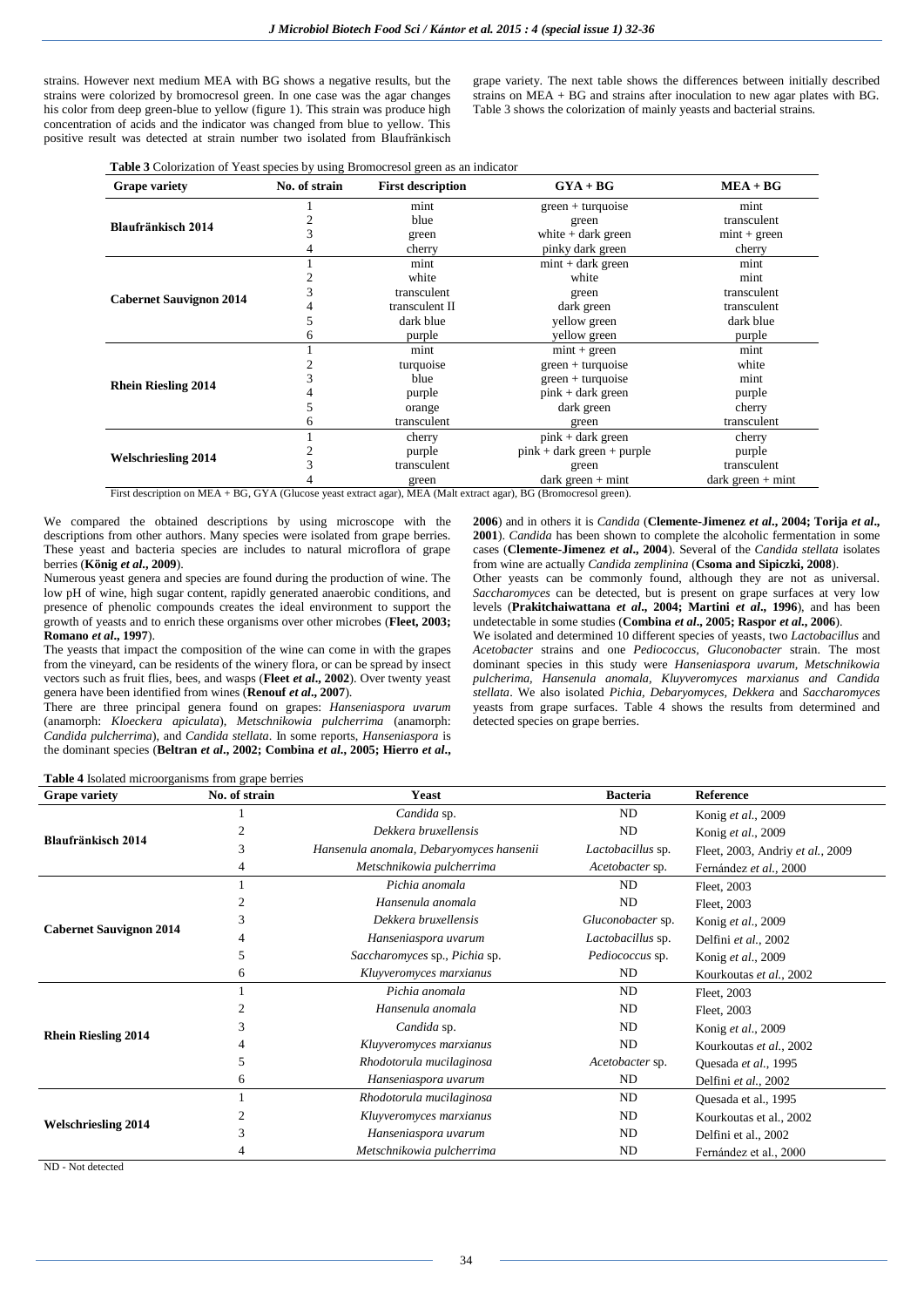#### **CONCLUSION**

Natural microflora of grape berries is very diverse. After plate diluting method shows us that the most various microorganisms on grape berry surface are yeasts. More lactic acid bacteria colonies grow up from blue grape varieties Blaufränkisch 2014 and Cabernet Sauvignon 2014 cultivated on MRS, but on white varieties Rhein Riesling 2014 and Welschriesling 2014 doesn't grow up. The detection level of yeast was very similar on all tested samples of grape berries. By microscopic determination identified different yeast species includes to 10 genera. We tried to cultivate acetic acid bacteria on Acetobacter agar, but as shows the results sooner, yeast grow very well on this agar, and after gram staining and microscopic determination we isolated only 2 *Acetobacter* and one *Gluconobacter* strain. We detected on grape berries only three strains of lactic acid bacteria.

**Acknowledgements:** The Paper was supported by the project: The research leading to these results has received funding from the European Community under project no 26220220180: Building Research Centre "AgroBioTech", by grant of VEGA 1/0611/14.

### **REFERENCES**

ANDRIY, A.S., ANDRIY Y.V. 2009. *Candida famata* (*Debaryomyces hansenii*). In: Yeast Biotechnology: Diversity and Applications. ISBN 978-1-4020-8292-4 85-111[. http://dx.doi.org/10.1007/978-1-4020-8292-4\\_5](http://dx.doi.org/10.1007/978-1-4020-8292-4_5)

ARENA, M.P., ROMANO, A., CAPOZZI, V., BENEDUCE, L., GHARIANI, M., GRIECO, F., LUCAS, P., SPANO, G. 2011. Expression of *Lactobacillus brevis* IOEB 9809 tyrosine decarboxylase and agmatine deaminase genes in wine correlates with substrate availability. *Letters in Applied Microbiology,* 53, 395- 402[. http://dx.doi.org/10.1111/j.1472-765x.2011.03120.x](http://dx.doi.org/10.1111/j.1472-765x.2011.03120.x)

ARROYO-LÓPEZ, F.N., SALVADÓ, Z., TRONCHONI, J., GUILLAMÓN, J.M., BARRIO, E., QUEROL, A. 2010. Susceptibility and resistance to ethanol in *Saccharomyces* strains isolated from wild and fermentative environments. *Yeast,* 27, 1005-1015[. http://dx.doi.org/10.1002/yea.1809](http://dx.doi.org/10.1002/yea.1809)

BARTOWSKY, E.J. 2009. Bacterial spoilage of wine and approaches to minimize it. *Letters in Applied Microbiology,* 48, 149-156. <http://dx.doi.org/10.1111/j.1472-765x.2008.02505.x>

BELTRAN, G., TORIJA, M.J., NOVO, M., FERRER, N., POBLET, M., GUILLAMON, J.M., ROZES, N., MAS, A. 2002 Analysis of yeast populations during alcoholic fermentation: A six year follow-up study. *Systematic and Applied Microbiology*, 25, 287-293[. http://dx.doi.org/10.1078/0723-2020-00097](http://dx.doi.org/10.1078/0723-2020-00097) CAPOZZI, V., LADERO, V., BENEDUCE, L., FERNANDEZ, M., ALVAREZ, M.A., BENOIT, B., LAURENT, B., GRIECO, F., SPANO, G. 2011. Isolation and characterization of tyramine-producing *Enterococcus faecium* strains from red wine. Food Microbiology. 28. 434-439. red wine. *Food Microbiology,* 28, 434-439. <http://dx.doi.org/10.1016/j.fm.2010.10.005>

CLEMENTE-JIMENEZ, J.M., MINGORANCE-CARZOLA, L., MARTINEZ-RODRIGUEZ, S., LAS HERAS-VAZQUEZ, F.J., RODRIGUEZ-VICO, F. 2004. Molecular characterization and oenological properties of wine yeasts isolated during spontaneous fermentation of six varieties of grape must. *Food Microbiology*, 21, 149-155[. http://dx.doi.org/10.1016/s0740-0020\(03\)00063-7](http://dx.doi.org/10.1016/s0740-0020(03)00063-7)

COMBINA, M., MERCADO, L., BORGO, P., ELIA, A., JOOFRE, V., GANGA, A., MARTINEZ, C., CATANIA, C. 2005. Yeasts associated to Malbec grape berries from Mendoza, Argentina. *Journal of Applied Microbiology*, 98, 1055- 1061[. http://dx.doi.org/10.1111/j.1365-2672.2005.02540.x](http://dx.doi.org/10.1111/j.1365-2672.2005.02540.x)

CSOMA, H., SIPICZKI, M. 2008. Taxonomic reclassification of *Candida stellata* strains reveals frequent occurrence of *Candida zemplinina* in wine fermentation. *FEMS Yeast Research*, 8, 328-336. <http://dx.doi.org/10.1111/j.1567-1364.2007.00339.x>

DAVENPORT, R.R. 1974. Micro-ecology of yeasts and yeast like organisms associated with an English vineyard. *Vitis*, 13, 123-130.

DE ANDRÉS-DE PRADO, R., YUSTE-ROJAS, M., SORT, X., ANDRÉS LACUEVA, C., TORRES, M., LAMUELA-RAVENTÓS, R.M. 2007. Effect of soil type on wines produced from *Vitis vinifera L. Cv. Grenache* in commercial vineyards. *Journal of Agricultural and Food Chemistry*, 55 (3), 779-786. <http://dx.doi.org/10.1021/jf062446q>

DELFINI, C., GAIA, P., SCHELLINO, R., STRANO, M., PAGLIARA, A., AMBRÓ, S. 2002. Fermentability of grape must after inhibition with dimethyl dicarbonate (DMDC). *Journal of Agricultural and Food Chemistry*, 50, 5605- 5611[. http://dx.doi.org/10.1021/jf0256337](http://dx.doi.org/10.1021/jf0256337)

DIVOL, B., LONVAUD-FUNEL, A. 2005. Evidence for viable but nonculturable yeasts in botrytis-affected wine. *Journal of Applied Microbiology,* 99, 85-93[. http://dx.doi.org/10.1111/j.1365-2672.2005.02578.x](http://dx.doi.org/10.1111/j.1365-2672.2005.02578.x)

DU TOIT, W.J., PRETORIUS, I.S., LONVAUD-FUNEL, A. 2005. The effect of suphur dioxide and oxygen on the viability and culturability of a strain of *Acetobacter pasteurianus* and a strain of *Brettanomyces bruxellensis* isolated from wine. *Journal of Applied Microbiology*, 98, 862-871. <http://dx.doi.org/10.1111/j.1365-2672.2004.02549.x>

FERNÁNDEZ, M., ÚBEDA, J.F., BRIONES, A.I. 2000. Typing of non-Saccharomyces yeasts with enzymatic activities of interest in wine-making. *International Journal of Food Microbiology*, 59, 29-36. [http://dx.doi.org/10.1016/s0168-1605\(00\)00283-x](http://dx.doi.org/10.1016/s0168-1605(00)00283-x)

FLEET, G.H. 1990. Growth of yeasts during wine fermentations. *Journal of Wine Research*, 1, 211-223[. http://dx.doi.org/10.1080/09571269008717877](http://dx.doi.org/10.1080/09571269008717877)

FLEET, G.H. 2003. Yeast interactions and wine flavour. *International Journal of Food Microbiology*, 86, 11-22[. http://dx.doi.org/10.1016/s0168-1605\(03\)00245-9](http://dx.doi.org/10.1016/s0168-1605(03)00245-9) GONZÁLES, Á., GUILLAMÓN, J.M., MAS, A., POBLET, M. 2006. Application of molecular methods for routine identification of acetic acid bacteria. *International Journal of Food Microbiology*, 108, 141-146. <http://dx.doi.org/10.1016/j.ijfoodmicro.2005.10.025>

HIERRO N, GONZALES, A., MAS, A., GUILLAMON, J.M. 2006. Diversity and evolution of non-Saccharomyces yeast populations during wine fermentation: effect of grape ripeness and cold maceration. *FEMS Yeast Research,* 6, 102-111. <http://dx.doi.org/10.1111/j.1567-1364.2005.00014.x>

IBARRA, J.C., ORTIZ-GUTIÉRREZ, M., ALONSO-MAGANA, P. 2004. Characterization of bromocresol green and resin as holographic film. *Optical Materials*, 27, 567-572[. http://dx.doi.org/10.1016/j.optmat.2004.06.003](http://dx.doi.org/10.1016/j.optmat.2004.06.003)

JOSEPA, S. 2000. PCR differentiation of Saccharomyces cerevisiae from Saccharomyces bayanus/Saccharomyces pastorianus using specific primers. *FEMS Microbiology Letters*, 193, 255-259. [http://dx.doi.org/10.1016/s0378-](http://dx.doi.org/10.1016/s0378-1097(00)00458-4) [1097\(00\)00458-4](http://dx.doi.org/10.1016/s0378-1097(00)00458-4)

KÖNIG, H., FRÖHLICH, J., UNDEN, G. 2009. Biology of Microorganisms on Grapes, in Must and in Wine, Springer-Verlag, Berlin Heidelberg, ISBN 978-3- 540-85462-3[. http://dx.doi.org/10.1007/978-3-540-85463-0](http://dx.doi.org/10.1007/978-3-540-85463-0)<br>KOURKOUTAS, Y., DIMITROPOULOU, S.,

KOURKOUTAS, Y., DIMITROPOULOU, S., KANELLAKI, M., MARCHANT, R., NIGAM, P., BANAT, I.M., KOUTINAS, A. 2002. Hightemperature alcoholic fermentation of whey using *Kluyveromyces marxianus* IMB3 yeast immobilized on delignified cellulosic material. *Bioresource Technology*, 82, 177-181[. http://dx.doi.org/10.1016/s0960-8524\(01\)00159-6](http://dx.doi.org/10.1016/s0960-8524(01)00159-6)

LERM, E., ENGELBRECHT, L., DU TOIT, M., 2010. *Lactobacillus*: the Next Generation of Malolactic Fermentation Starter Cultures - an Overview. *Food and Bioprocess Technology*, 4, 876-906. [http://dx.doi.org/10.1007/s11947-010-0448-](http://dx.doi.org/10.1007/s11947-010-0448-8) [8](http://dx.doi.org/10.1007/s11947-010-0448-8)

LONVAUD-FUNEL, A. 1999. Lactic acid bacteria in the quality improvement and depreciation of wine. *Antonie Van Leeuwenhoek,* 76, 317-331. [http://dx.doi.org/10.1007/978-94-017-2027-4\\_16](http://dx.doi.org/10.1007/978-94-017-2027-4_16)

MARTINI, A. 1993. Origin and domestication of the wine yeast *Saccharomyces cerevisiae*. *Journal of Wine Research*, 4, 165-176. <http://dx.doi.org/10.1080/09571269308717966>

MARTINI, A., CIANI, M., SCORZETTI, G. 1996. Direct enumeration and isolation of wine yeasts from grape surfaces. *American Journal of Enology and Viticulture*, 47, 435-440.

MILLET, V., LONVAUD-FUNEL., A. 2000. The viable but non-culturable state of wine microorganisms during storage. *Letters of Applied Microbiology*, 30, 136-141[. http://dx.doi.org/10.1046/j.1472-765x.2000.00684.x](http://dx.doi.org/10.1046/j.1472-765x.2000.00684.x)

OLIVER, J.D. 2005. The viable but non-culturable state in bacteria. *Journal of Microbiology*, 43, 93-100.

PAN, W., JUSSIER, D., TERRADE, N., YADA, R.Y., MIRADE-ORDUNA, R., 2011. Kinetics of sugars, organic acids and acetaldehyde during simultaneous yeast-bacterial fermentations of white wine at different pH values. *Food Research International,* 44, 660-666. <http://dx.doi.org/10.1016/j.foodres.2010.09.041>

PARRISH, M.E., CARROL, D.E. 1985. Indigenous yeast associated with muscadine (*Vitis rotundifolia*) grapes and musts. *American Journal of Enology and Viticulture*, 36, 165-169.

PRAKITCHAIWATTANA, C.J., FLEET, G.H., HEARD, G.M. 2004. Application and evaluation of denaturing gradient gel electrophoresis to analyse the yeast ecology of wine grapes. *FEMS Yeast Research*, 4, 865-877. <http://dx.doi.org/10.1016/j.femsyr.2004.05.004>

PRETORIUS, I.S. 2000. Tailoring wine yeast for the new millennium: Novel aproaches to the ancient art of winemaking. *Yeast*, 16, 675-729. [http://dx.doi.org/10.1002/1097-0061\(20000615\)16:8<675::aid-yea585>3.3.co;2-2](http://dx.doi.org/10.1002/1097-0061(20000615)16:8%3C675::aid-yea585%3E3.3.co;2-2) PRETORIUS, I.S., VAN DER WESTHUIZEN, T.J., AUGUSTYN, O.P.H. 1999. Yeast diversity in vineyards and wineries and its importance to the South African wine industry. *South African Journal of Enology and Viticulture*, 20, 61-74.

QUESADA, M., CENIS, J. 1995. Use of Random Amplified Polymorphic DNA in the characterization of wine yeasts. *American Journal of Enology and Viticulture*, 46 (2), 204-208.

RASPOR, P., MILEK, D.M., POLANC, J., SMOLE MOZINA, S., CADEZ, N. 2006. Yeasts isolated from three varieties of grapes cultivated in different locations of the Dolenjska vine-growing region, Slovenia. *International Journal of Food Microbiology*, 109, 97-102. <http://dx.doi.org/10.1016/j.ijfoodmicro.2006.01.017>

RENOUF, V., CLAISSE, O., LONVAUD-FUNEL, A. 2007. Inventory and monitoring of wine microbial consortia. *Applied Microbiology and Biotechnology*, 75, 149-164[. http://dx.doi.org/10.1007/s00253-006-0798-3](http://dx.doi.org/10.1007/s00253-006-0798-3)

ROMANO, P., SUZZI, G., COMI, G., ZIRONI, R., MAIFRENI, M. 1997. Glycerol and other fermentation products of apiculate wine yeasts. *Journal of Applied Microbiology*, 82, 615-618. [http://dx.doi.org/10.1111/j.1365-](http://dx.doi.org/10.1111/j.1365-2672.1997.tb02870.x) [2672.1997.tb02870.x](http://dx.doi.org/10.1111/j.1365-2672.1997.tb02870.x)